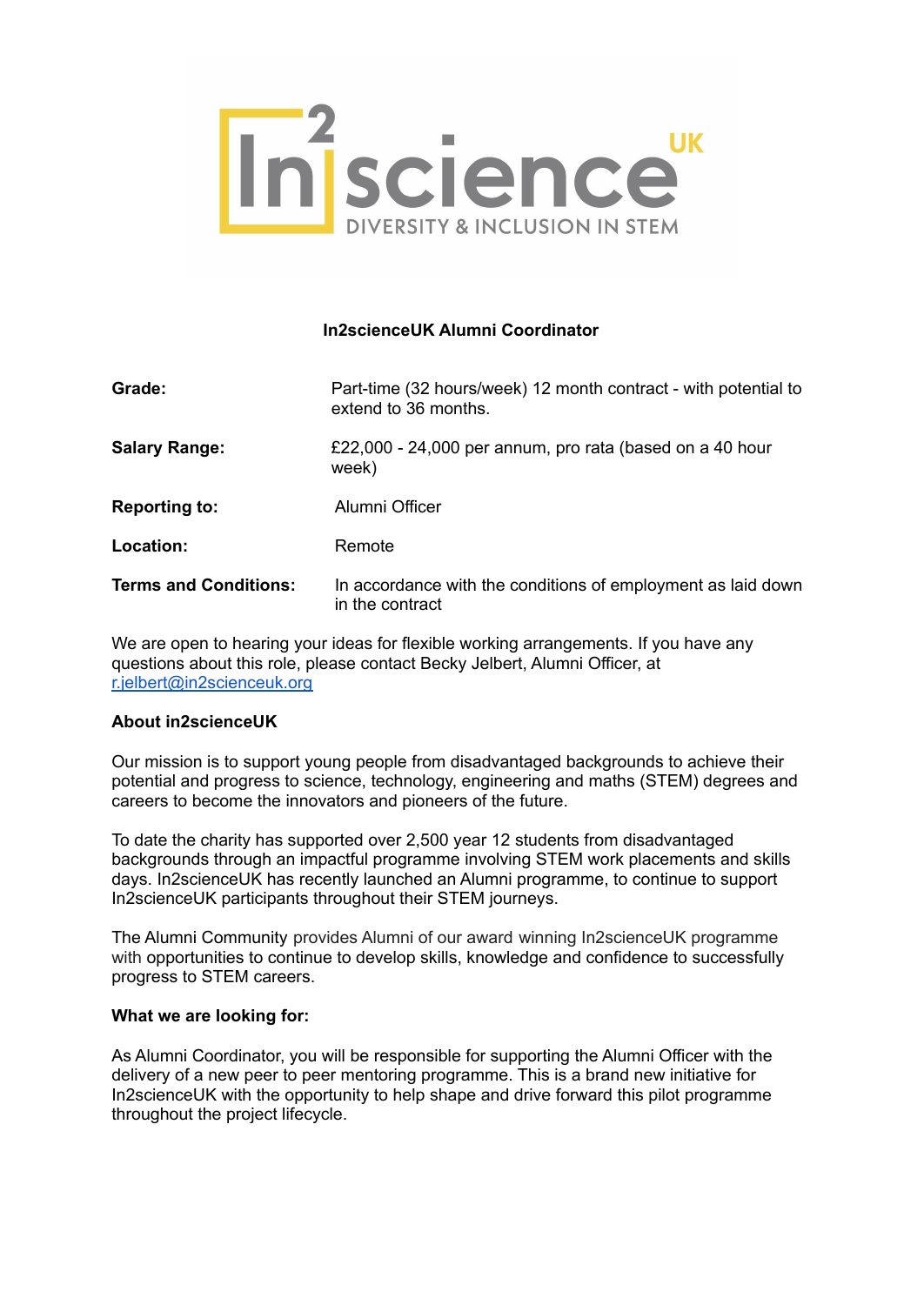You will be responsible for supporting the Alumni Officer in the delivery of our core Alumni Community engagement activities, these currently include a newsletter, online workshops, Alumni Conference, and a LinkedIn Group.

Within this role you may be responsible for managing relationships with In2scienceUK partners and funders who support our Alumni Community, as well as developing new partnerships with organisations who can offer our alumni support.

We want to hear from people who can passionately represent the interests of the diverse young people that we serve. We are not asking for particular qualifications. We don't care what school you went to or what your parents do for work. We care about your character, your skills and potential. If you can turn strategic aims into impactful programmes and can see yourself making an impact in our organisation, we want to hear from you.

This role is a career accelerator. At In2scienceUK we are champions of people and we are here to support you to achieve your career goals, however ambitious they may be.

# **Duties and Responsibilities**

As the In2scienceUK Alumni Coordinator you will be someone who enjoys working with young people and has an understanding of the barriers facing young people from low socio-economic backgrounds to access higher education and STEM careers.

# **Your specific areas of responsibility will include but are not limited to:**

## **Peer to Peer Mentoring Programme**

- Develop and deliver processes that ensure the smooth running of the programme throughout, e.g. application management, event organisation, safeguarding procedures.
- Develop engaging promotional and communication materials to support participant recruitment and stakeholder engagement.
- Support reporting and impact analysis to share with funders and external partners, e.g. pre-post survey analysis, case studies, partner reports.
- Organise and facilitate workshops both in person and online.
- Manage the delivery of educational resources to support students transition to university and degrees.
- Conduct programme reviews to ensure best practice and improved outcomes.
- Support with financial accountability including reconciling budgets and allocated funds.
- Being the first point of contact and managing queries from participants.

# **Alumni Community**

- Support the Alumni Officer to develop a strategy for continued engagement with in2scienceUK Alumni.
- Manage the monthly Alumni newsletter, including researching relevant content with support from Alumni and Comms interns.
- Work with partners to develop, promote and deliver Alumni online workshops
- Create Alumni case studies and other communications to promote the impact of In2scienceUK through alumni successes across all channels.
- Manage and moderate the Alumni LinkedIn community
- Support the development of the Alumni Committee.

# **Administrative Activities**

Maintaining up to date records through the programme's database, supporting evaluation and research needs and ensuring data protection.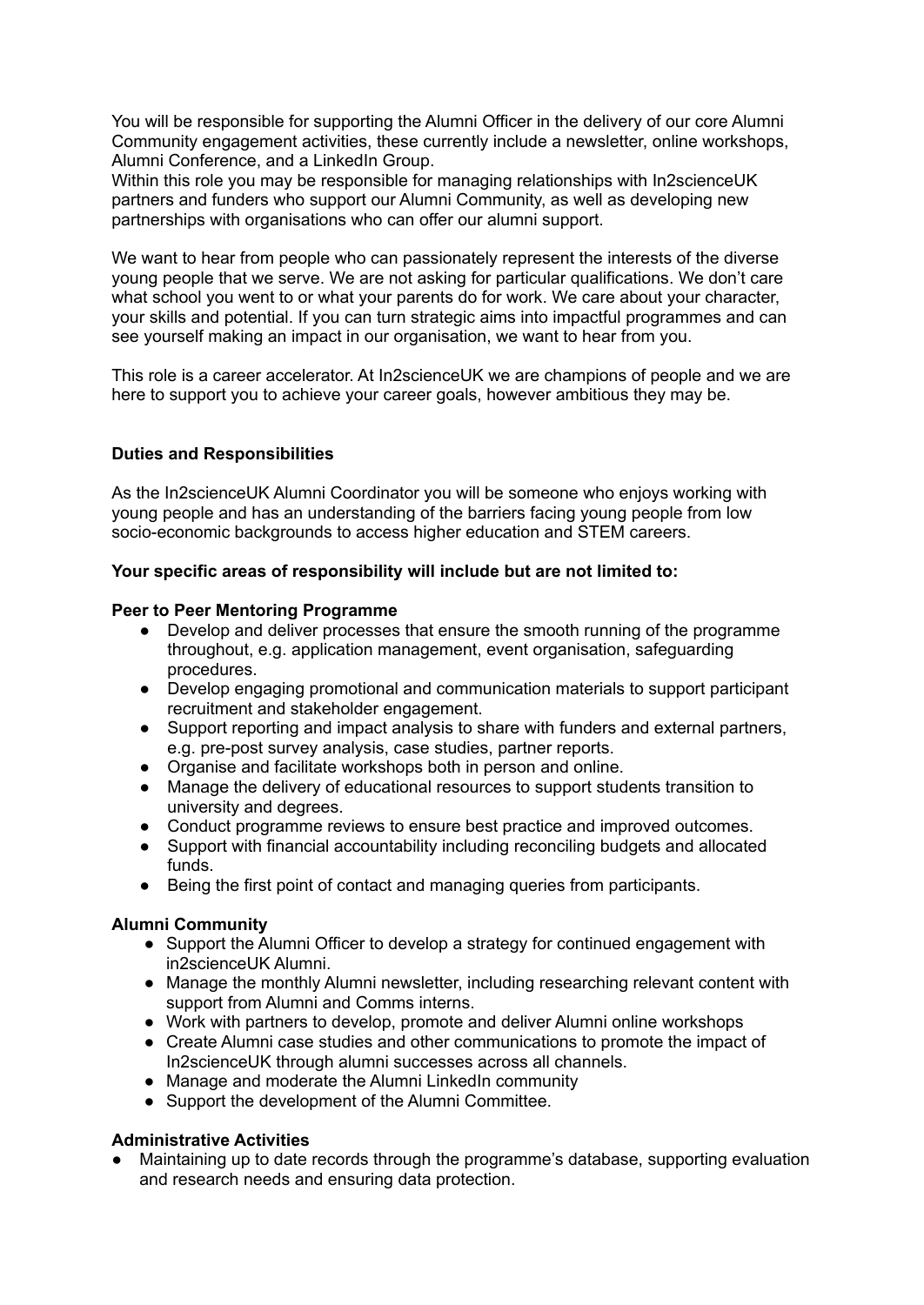- Communicating Alumni activities to the wider team
- Supporting team members to create reports and other Alumni data related activities, including new proposals and grant applications.

As duties and responsibilities change, the job description will be reviewed and amended in consultation with the post holder. The post holder will carry out any other duties as are within the scope, spirit and purpose of the job as requested by their manager.

# **Person Specification**

# **Essential:**

# **Personal Qualities:**

- Excellent communication and interpersonal skills that adapt to a range of audiences.
- Highly organised and efficient, able to prioritise tasks and be persistent.
- Responds to situations calmly, flexibly and appropriately, displaying resilience particularly when faced with challenges.
- Can work independently and collaboratively.

## **Knowledge:**

- An understanding of social and economic barriers that prevent young people from disadvantaged backgrounds progressing to higher education and STEM careers.
- Knowledge and understanding of the STEM sector, including higher education and industry.

#### **Skills:**

- IT skills: competent user of Google Suite, Word, Excel, Powerpoint, Gmail, Newsletter software and database experience.
- Ability to write clear, accurate and appealing text for different audiences.
- Strong project management skills.
- Excellent presentation skills and ability to facilitate online and in person workshops.

# **Experience:**

- Experience supporting and delivering projects, events and workshops.
- Experience developing and maintaining strong working relationships with internal and external partners.

# **Desirable:**

- Experience of delivering a programme through the life cycle.
- Experience of working with young people, universities and/or STEM employers.
- Experience of developing impact, evaluation and monitoring for programmes.
- Working knowledge of data protection and safeguarding.
- Working knowledge of university student support systems and onboarding.
- Knowledge of career development, advice or support.

## Benefits:

At In2scienceUK we practice what we preach by giving all staff opportunities to progress in their careers. You will have the opportunity to develop your own bespoke training and career development plan with guidance from your line manager to get you to the next level from day one.

Although we take our career development seriously we also value work life balance. You will